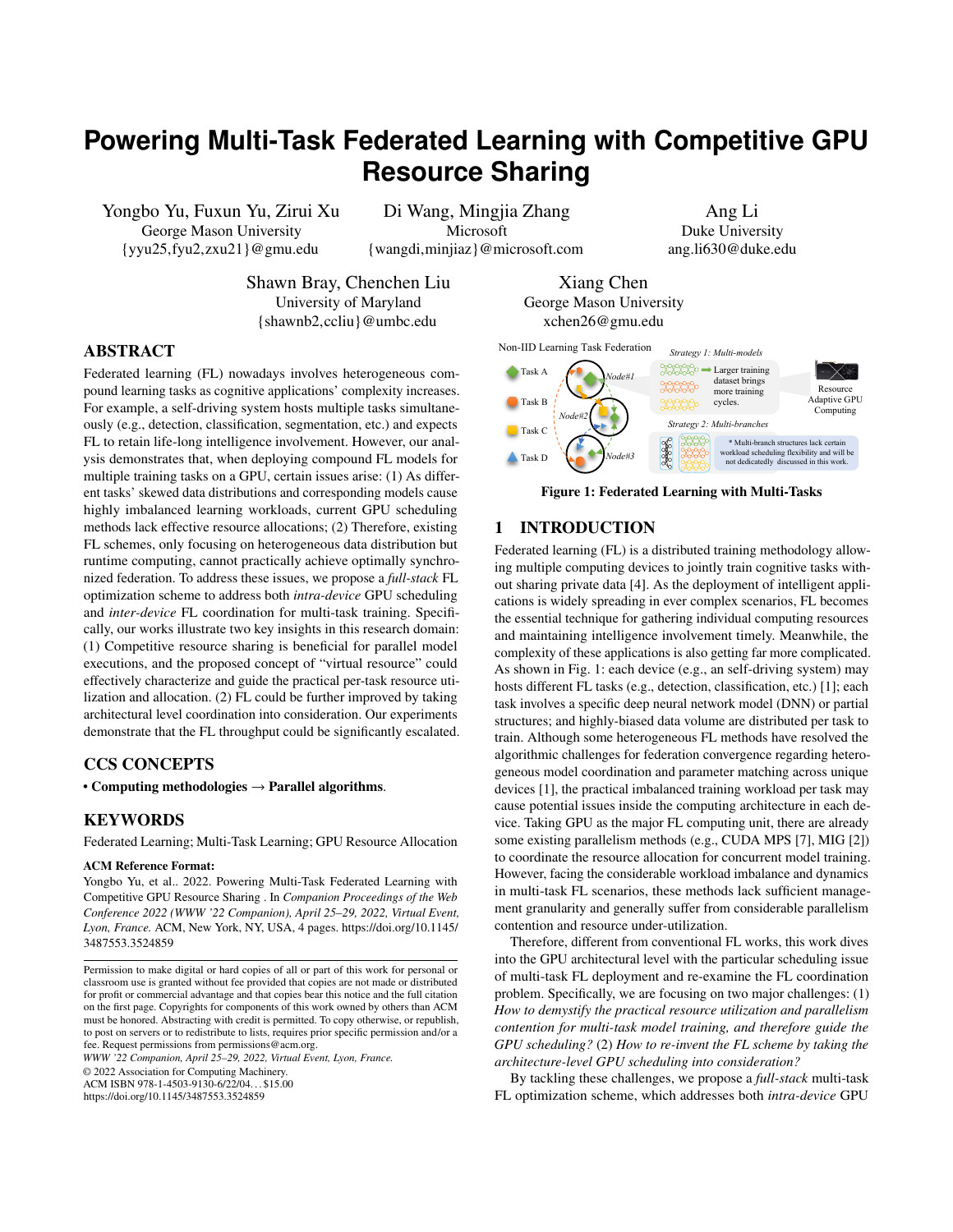WWW '22 Companion, April 25–29, 2022, Virtual Event, Lyon, France. Yongbo Yu, et al.

<span id="page-1-0"></span>

Figure 2: Temporal and Spatial GPU Scheduling Schemes

scheduling with a competitive resource sharing scheme; and *interdevice* FL coordination with realistic GPU runtime synchronization. Experiments show that we could greatly enhance the GPU resource utilization, and in turn improve the overall intra-device training throughput by 2.16×∼2.38× and inter-device FL coordination throughput by 2.53×∼2.80× in complex multi-task FL scenarios.

## 2 PRELIMINARY

To achieve the optimal performance of multi-task FL, we need to coordinate two computational aspects: (a) *Intra-device GPU scheduling and utilization*. Due to heterogeneous models parallel, this requires a resource allocation method that allocates the optimal resource to achieve optimal multi-task deployment on GPU and achieve maximum instantaneous throughput. (b) *Inter-device FL coordination*, which expects all devices in the cluster to perform synchronized parameter fusion, and each device could fully utilize the global synchronization cycle to train as much data as possible. *GPU Resource Allocation and Scheduling*: As deploying the aforementioned multi-task FL into individual devices, the major computing unit – GPU is facing a complex scheduling issue to host multiple training models. Currently, there are two major resource allocation and scheduling schemes: *Temporal scheduling* in Fig. [2](#page-1-0) (a) isolates GPU resources into sequential time slices for individual tasks (e.g., round-robin [\[8\]](#page-3-5)). Each task takes the whole GPU resource in its time slice without interfering with others [\[3\]](#page-3-6). *Spatial scheduling* in Fig. [2](#page-1-0) (b) processes multiple GPU tasks in parallel by assigning a sub-set of streaming multiprocessors (SMs) to individual tasks as independent processing threads [\[5\]](#page-3-7). Latest GPU scheduling technologies are still within these schemes, such as NVIDIA Multi-Instance GPU (MIG) [\[2\]](#page-3-4), Multi-Process Service (MPS) [\[7\]](#page-3-3).

Although spatial scheduling is more preferred by its parallelism, there occurs *competitive resource sharing* between tasks. It is used to describe the complex interactions between concurrent tasks within a single GPU, such as the resource contention between similar computing operators from different training models, or the resource under-utilization caused by insufficient resource allocation. However, it is still a newly emerging design consideration. Therefore, how to demystify it to achieve optimal resource allocation and bring it into a large-scale FL is our major research motivation.

*Multi-Task FL* involves many factors: *J* devices in a federation cluster have I tasks, and the  $i^{th}$  task corresponds to a specific DNN model structure, and a data set of  $D_{i,j}$  on  $j^{th}$  device. Each model locally trains its weight parameters of  $W_{i,j}$  to pursuit the minimum accuracy loss across different tasks, and fuse individual task's model with each other (based on their assignment training data set's portion across all devices) in every global synchronization cycle [\[6\]](#page-3-8):

$$
\begin{cases}\n\text{Local Training}: \quad \min_{\{W_{0,j}\}_{j=0}^{J}} \sum_{j=0}^{J} \text{Loss}(D_{0,j}, W_{0,j}), \\
\text{Fusing}: W_{i,j}^{\{k^{th} \text{ cycle}\}} = \sum_{j=0}^{J} \frac{|D_{0,j}|}{\sum_{k=0}^{J} |D_{0,k}|} W_{i,j}^{\{k-1^{th} \text{ cycle}\}}.\n\end{cases} (1)
$$

In FL, the *local computing workload* –  $O_{i,j}$  is specified by the task model size  $M_{i,j}$  and the assigned batch size  $B_{i,j}$ . Through adjusting  $O_{i,j}$  and *corresponding resource allocations* in a GPU, we are expecting to achieve the maximum throughput with parallel multi-task deployment per cycle and improve the overall FL speed.

## 3 INTRA-DEVICE GPU SCHEDULING WITH COMPETITIVE RESOURCE SHARING

In this section, we analyze the competitive resource sharing mechanism and identify the particular computing issue, and thus propose a multi-task dedicated GPU scheduling method.

### 3.1 Competitive Resource Sharing Analysis

*Baseline Example of Spatial Scheduling*: Fig. [2](#page-1-0) (b) indicates a fully isolated spatial resource allocation approach, which is achieved by a very recent GPU scheduling technique (i.e., MPS). It assigns an exclusive set of hardware SMs per model (represented as a series of operators) to perform parallel computing, as shown in Fig. [3](#page-2-0) (I). However, such an exclusive resource assignment lacks certain flexibility as some small operators in the model will not fully occupy the assigned resources, thus causing certain under-utilization.

*Spatial Resource Sharing*: Instead of exclusive resource allocation, we could enhance the GPU utilization by enabling operators from parallel models with complementary sizes to share certain resources, as shown in Fig.  $3(2)$ . In runtime GPU scheduling, this is be done by assigning a resource budget to individual models. Thus, the overall resource assignment could exceed 100% due to overlapped assignment of physical SMs. However, by assigning the resource budget, the physical resource allocation dynamics is not well studied yet, as models may compete for shared resources.

*Excessive Contention Overhead*: As we increase the shared resources by making more overlapped resources assignments in Fig. [3](#page-2-0) ○3 , task models compete for resources more fiercely, leading to resource competition and considerable contention overhead. This is the major research focus of our analysis.

*Extreme Contention Kills Parallelism*: The resource contention issue is not only causing overhead. Here, when large operators exist, it is hard to achieve complementary resource assignment and thus the scheduling mechanism is pushed back to temporal scheduling as shown in Fig. [3.](#page-2-0) Therefore, in addition to complementary operators, special attention is also required for such cases, which further increases the analysis complexity of competitive resource sharing.

## 3.2 Competitive Resource Sharing Coordination with *Virtual Resource*

Motivated by the analysis above, we propose a new prospect of resource allocation for multi-task GPU computing — "*virtual resource*" management to guide optimal runtime configuration.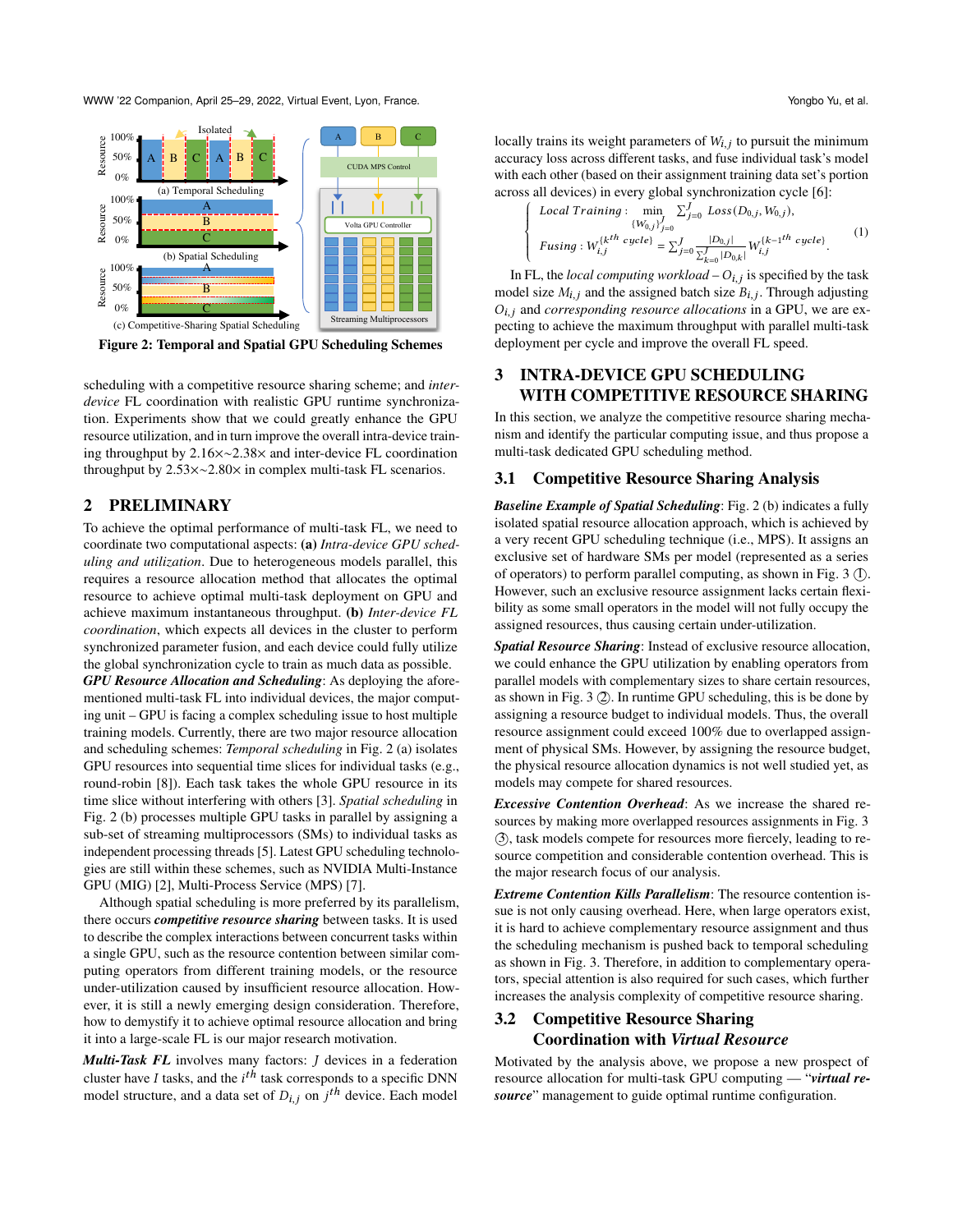<span id="page-2-0"></span>

Figure 3: Competitive GPU Resource Sharing with Multi-Task DNN Training

*Definition of Virtual Resource*: As mentioned above, when scheduling the runtime resource assignment, a resource budget is applied to each task model. However, as the overall budget exceeds 100% of physical resources, the intrinsic allocation mechanism is not well studied. Thus, we extend such resource budget concept into *virtual resource* to illustrate the composition degree of competition.

As shown in Fig. [3](#page-2-0) (right side), the virtual resource is a number between (0%∼100%) ×*(I of tasks)*. For example, when deploying two task models, the virtual resource could reach as high as 200%. Finding an optimal virtual resource could manage an appropriate parallel resource competition and sharing, achieving optimal throughput.

*Virtual Resource Specification for Optimal Multi-task Resource Allocation*: To manage the competitive resource sharing of complex multi-task models, it needs to clarify the actual competitive resource sharing performance based on virtual resource. Thus, we propose a machine learning approach to estimate the GPU throughput  $P$  based on a series of task models' virtual resource  $R$  assignment and corresponding task models' workload  $O$ . Moreover, it is also necessary to identify the computing factors  $F_i$  [\[10\]](#page-3-9) of different task models  $M_i$ , such as computing characteristics (FLOPS) and memory access. Then we multiply these factors with the batch size  $B_i$  to represent the  $i<sup>th</sup>$  task model's workload  $O_i$ . Please note that, a larger batch size could make the task model have larger operators or overall larger workload, so the task model could occupy more resource in parallel deployment. We take the workload (represented by  $F_i * B_i$ ) and the virtual resource allocation  $(R_i \text{ for } M_i)$  as the machine learning's input. As each task model competes with other models when sharing the resource, we should consider the common impact between task models in parallel to estimate task models' throughput  $P$ . Therefore, we combine  $F_i * B_i$  and  $R_i$  between different task models as the final inputs. So we construct a multi-input and multi-output prediction machine learning model, and formulate it as following:

<span id="page-2-1"></span> $P_1, ..., P_i = Pre((F_1 * B_1, R_1), (F_2 * B_2, R_2), ..., (F_i * B_i, R_i)).$  (2)

We profile extensive multi-task training cases to fit the parameters of the prediction model. We record the corresponding throughput when changing the virtual resource allocation  $R_1$  to  $R_i$  and batch size  $B_1$  to  $B_i$  respectively and use this recording as supervised information to train the prediction model [\[9\]](#page-3-10). Thus, the actual composition of competition and sharing could be effectively illustrated in Fig. 3.

*By analysing competitive resource sharing, we demystify the practical resource utilization and parallelism contention for multi-task*

*model training with virtual resource. And through establishing the relationship between virtual resource and throughput, we achieve the optimal multi-task intra-device GPU scheduling.*

## 4 INTER-DEVICE MULTI-TASK FEDERATED LEARNING COORDINATION

Based on the intra-device virtual resource management, we further bring it into the inter-device FL cluster and rethink the FL coordination from a GPU scheduling perspective.

*Coordination Design Motivation*: Our goals are to make each device could be fully utilized during each synchronization cycle when multitask models parallel in each device, and meanwhile maximize the overall GPU throughput to accelerate the overall FL training speed.

We achieve the first goal using the Eq. [2](#page-2-1) through adjusting mismatch between the ratio of different tasks' data volume  $D$  and the ratio of different tasks' workload *O*. For the second goal, we adjust the resource allocation according to the workload which is influenced by batch size to obtain the maximum throughput. And the goals can be formulated by the following objectives:

$$
\begin{cases} \text{Objective 1}: \min \sum_{i} \sum_{j} \frac{|D_i|}{|D_j|} - \frac{O_i}{O_j}, \\ \text{Objective 2}: \max \sum_{i} P_1, ..., P_i. \end{cases} \tag{3}
$$

Specifically, for the first objective, we can understand its principle using the relation between  $D$  and  $O$ . When a task model has larger data volume  $D$ , we improve its workload through increasing batch size to make this task model occupy more resource, so that this task model can consume correspondingly more amount of data during each synchronization cycle. Conversely, when a task model has smaller  $D$ , we decrease its workload, so that more resources can be occupied by other task models with larger  $D$ . Therefore, achieving co-scheduling of the multi-task FL coordination can be transformed into leveraging the workload adjustment and resource allocation to satisfy the above two objectives.

*Multi-task FL Coordination*: This multi-task coordination problem is hard due to the various resource allocation for different model combination and data imbalance between different tasks, so we adopt a greed optimization method to find the optimal batch size and resource allocation. We first search the optimal workload  $O$  of each task, and the  $O$  can be represented by the  $F * B$ . So we can search for the batch size  $B$  to optimize the second objective. This objective only has one variable  $B$ , and we can solve the  $B$  for each